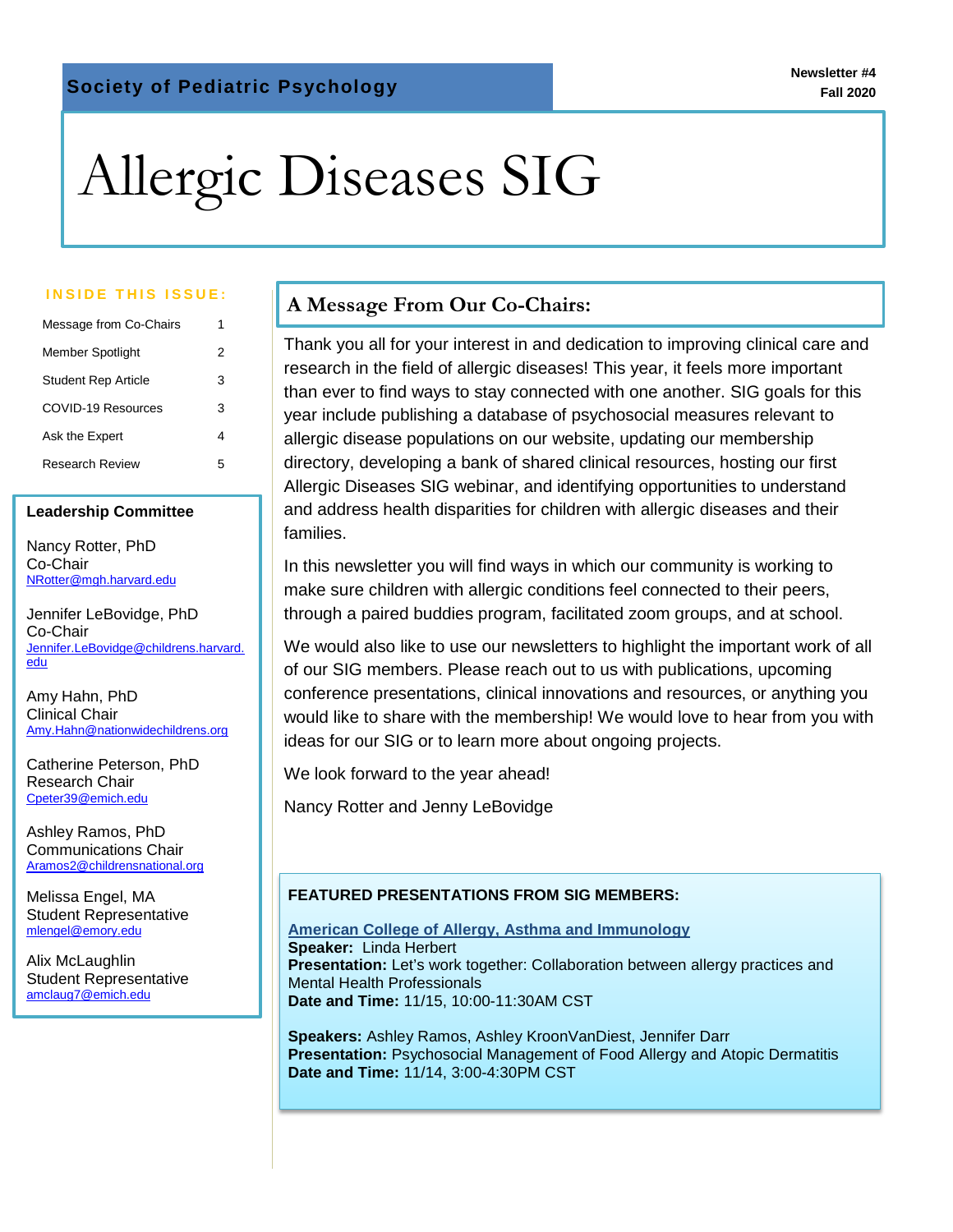## **Member Spotlight:** Maria Theodorakakis, PhD **The Massachusetts General Hospital for Children (MGHfC) Food Allergy Buddies Program**

The Massachusetts General Hospital for Children (MGHfC) Food Allergy Buddies Program is a new community mentorship initiative for youth managing food allergies. The initiative is housed within the Food Allergy Advocacy, Education, and Prevention Program at MGHfC. It was launched in January 2020. The current team is made up of a multidisciplinary group of MGHfC staff (pediatric allergist, pediatric psychologist, pediatric nurse, clinical research assistants, and clinical trainees) as well as parent volunteers from the Boston area.

The program's mission is to build a positive and supportive community for children, adolescents, and their families while promoting self-efficacy, supporting quality of life, and reinforcing self-advocacy and safety. The program groups elementary school aged children ("Littles") and middle school aged children ("Middles") with high school aged teenagers ("Bigs") who serve as mentors. Opportunities for parents/caregivers to meaningfully socialize with one another are also offered via concurrent programming.

Participants for the inaugural year included approximately 100 local families – 30 Bigs and 70 Middles/Littles. Participants were matched up in groups of 8-10 (3 Bigs and 5-7 Littles/Middles per group). Bigs were required to attend a half-day training in preparation for taking on this mentorship role, which included basic information about food allergy management and child development, as well as role play activities to practice interacting with children, answering questions, and modeling positive behaviors.

Following an in-person orientation in January, several virtual events have been offered throughout 2020, including a cooking class with a local chef, scavenger hunt, and Halloween party. Events have included a combination of fun, community-building activities and age-appropriate education on safe food allergy management. Participants utilize a closed social media group to remain connected between events.

While food allergies are acknowledged as a commonality among participants, the program emphasizes participants' individual interests and celebrates their strengths. In addition to the mentormentee relationships, participants are developing bonds with same-age peers. By providing a community for youth managing food allergies, we aim to assure participants that they are not facing this experience alone. We hope that participation in the program will positively impact quality of life, increase empowerment and confidence, and decrease feelings of stress and social isolation for participants and their families.

For more information, please visit: [https://www.massgeneral.org/children/food-allergies/food-allergy](https://www.massgeneral.org/children/food-allergies/food-allergy-community)[community](https://www.massgeneral.org/children/food-allergies/food-allergy-community)

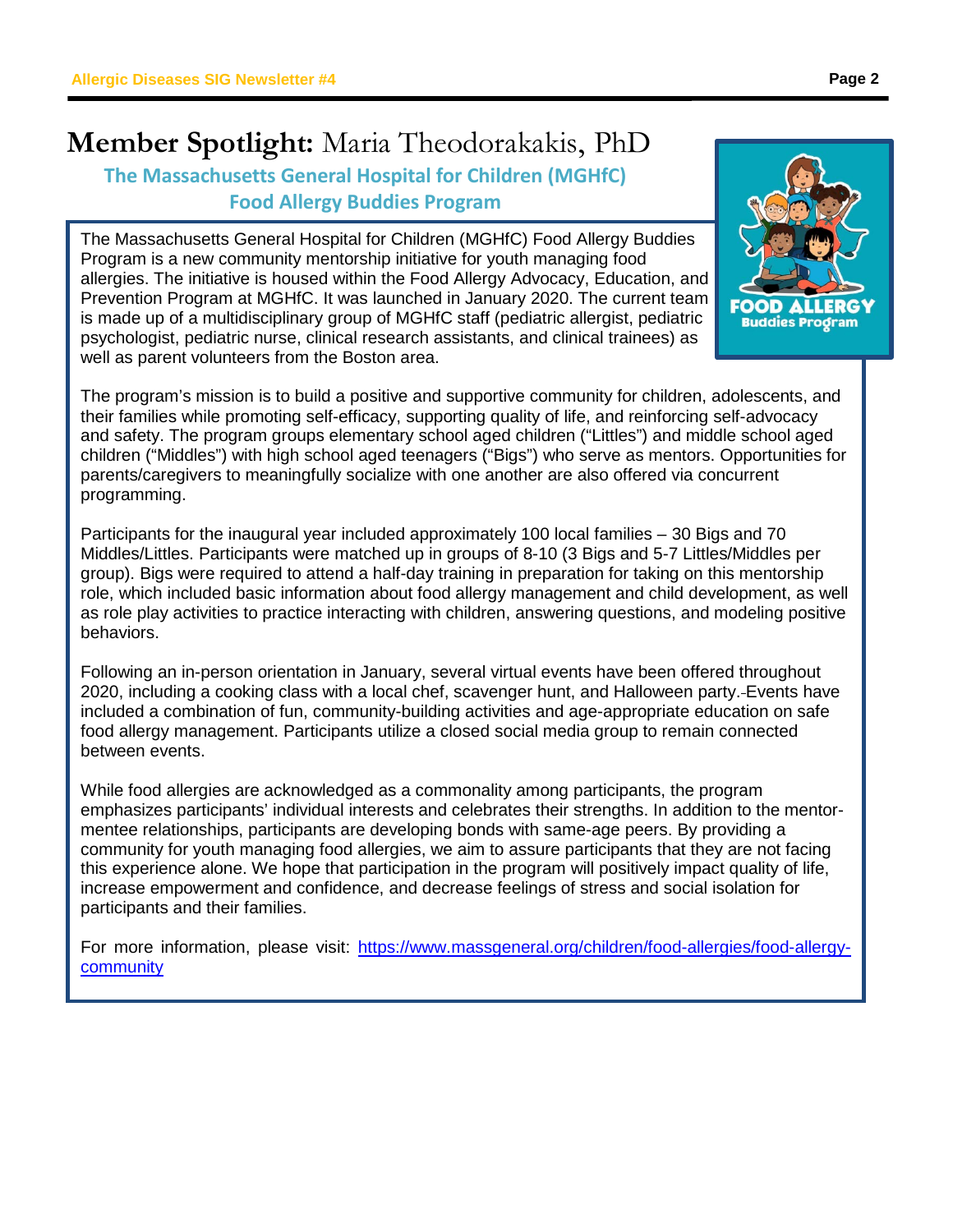$\overline{a}$ 

#### **What happens when you get 40+ teens with food allergies together on Zoom?** *Melissa Engel, MA SIG Student Representative*

At the beginning of October, I had the pleasure of leading virtual teen sessions at the 2020 Food Allergy Research and Education (FARE) Living Teal Global Summit! Sessions on Thursday and Friday evening were simply "Teen Hangouts," in which middle schoolers, high schoolers, and college-age students from across the country got to meet other young people with food allergies. To encourage active participation in this large group setting, I relied on several features of Zoom, including breakout rooms, polls, and the chat function. We split into random breakout rooms several times each night, discussing both general teen topics and issues specific to food allergies. For instance, teens discussed the best and worst parts of living with food allergies in groups of five-to-six and then came back and shared with the larger group. Although many teens remained on mute in the large group, I could see them smiling and laughing while reading the chat! Some of the most hilarious moments were typing in the chat the most annoying comments that people make about food allergies. Being introduced as "the girl who is allergic to everything," being handed the gluten-free menu after saying you have a peanut allergy, being told "I would die if I couldn't eat cheese," or being asked, "are you allergic to water?" can be quite irritating to many teens. However, so many of these comments were followed with "YESSSS" or "OMG SAME," and we discussed how empowering it is to realize that they are not alone.

On Saturday night, I led a session called "Awkward! Navigating Social Situations Smoothly and Safely." At the 2019 FARE Summit, this was an in-person improv event in which audience volunteers acted out different ways to handle various awkward situations commonly faced by teens with food allergies. Due to this year's virtual format, I instead split teens into breakout rooms to discussion how they might handle such situations, before coming back to share general ideas and personal anecdotes with the larger group. Nearly every teen could relate to these situations, which ranged from holiday difficulties with family members who "don't get it" to inconsiderate teachers and friends who complain about always having to make special accommodations. Such discussions cascaded into conversations about anxiety, bullying, the hidden benefits of food allergies, and everything in between.

The most difficult part of facilitating these events was getting teens to leave! Each session ran very late; after concluding remarks, they just stayed on! It is clear that teens with food allergies are in need of social and emotional support. The daily challenges of living with food allergies are under-recognized and undertreated, and many of these teens do not have friends with food allergies. In light of this, I am working with FARE and plan to continue holding regular "Teen Talks" via Zoom. If you have patients with food allergies who may enjoy this, please reach out to me at [mlengel@emory.edu](mailto:mlengel@emory.edu) for more information!

### **Updated resources for Managing Allergic Conditions During COVID-19:**

Ask the Ecz-perts: the latest about COVID-19 and eczema <https://nationaleczema.org/ask-ecz-perts-covid-update/>

Advice on coronavirus (COVID-19) for people with eczema <https://eczema.org/blog/advice-on-coronavirus-covid-19-for-people-with-eczem>

Coronavirus, Food Allergies and Mental Health: A Q&A with Dr. Gia Rosenblum [https://www.foodallergy.org/fare-blog/coronavirus-food-allergies-and-mental-health-qa-dr-gia](https://www.foodallergy.org/fare-blog/coronavirus-food-allergies-and-mental-health-qa-dr-gia-rosenblum)[rosenblum](https://www.foodallergy.org/fare-blog/coronavirus-food-allergies-and-mental-health-qa-dr-gia-rosenblum)

How COVID-19 Could Affect School Health Care Plans for Asthma and Allergies [https://community.aafa.org/blog/how-covid-19-could-affect-school-health-care-plans-for](https://community.aafa.org/blog/how-covid-19-could-affect-school-health-care-plans-for-asthma-and-allergies)[asthma-and-allergies](https://community.aafa.org/blog/how-covid-19-could-affect-school-health-care-plans-for-asthma-and-allergies)

Life in COVID-10: Managing Asthma <https://www.aarc.org/life-in-covid-19-managing-asthma/>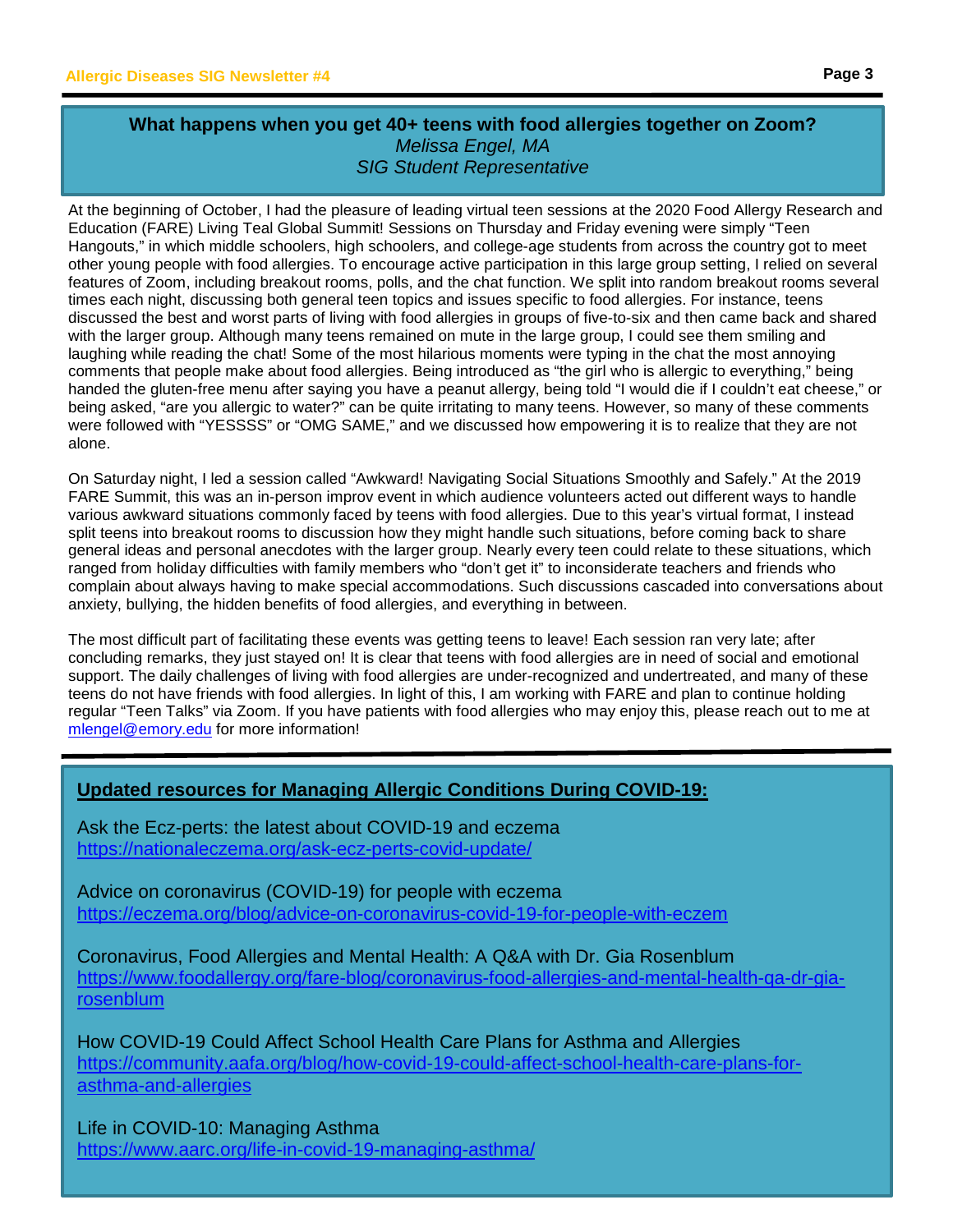# **Ask the Expert:**  Irene Mikhail, MD

Dr. Amy Hahn, SIG Clinical Chair sat down with Dr. Mikhail, allergist at Nationwide Children's Hospital, to ask her perspective on common questions patients in the allergic



diseases community are asking as the school year continues.

**Dr. Hahn:** What advice would you give parents who are concerned about their young child experiencing symptoms of an allergic reaction that aren't visible due to their mask?

**Dr. Mikhail:** I would encourage all parents to talk to their children about seeking help if they feel uncomfortable or are experiencing any new symptoms. Allergic reactions that require intervention usually have at least 2 symptoms or a worsening symptom. If a child has an isolated rash around their mouth and no other symptoms, this is likely not a reaction that would require treatment or pose risk to the child.

**Dr. Hahn:** Do you have recommendations for families of children with asthma who are concerned about their children re-entering in-person classes?

**Dr. Mikhail:** Since relatively little is known about COVID, compared to other viruses, it is understandable that families are nervous. However, the data regarding COVID is reassuring that asthma does not seem to lead to worse outcomes in children infected with coronavirus. Fortunately, children seem to do better with COVID than adults. The rare complications from COVID in children do not seem to be respiratory. Additionally, asthma does not make children more susceptible to getting infected with coronavirus. I always encourage families to be diligent administering their child's asthma medication. However, this year, ensuring asthma is well controlled is extremely important.

Parents may also be concerned about the use of masks interfering with breathing. There is no evidence that children with asthma have a hard time breathing with their masks, or that the use of masks precipitates asthma exacerbations.

**Dr. Hahn:** As children return to school, many students are eating lunch in their classroom to prevent COVID exposure- what are your recommendations for managing food allergy in this context?

**Dr. Mikhail:** The transition to in-class eating may be difficult for some food allergic children, who are used to eating in a cafeteria and even at an allergen free table. These changes may at first be disconcerting to your child, but it is important to work through these feelings with your child so he feels safe at school. It is important to remember that there is no evidence that food bans have been helpful in protecting children with food allergies or that accidental reactions at school occur from allergen transfer from another child eating the allergenic food. On the contrary, the interventions that have been shown to be most helpful, including strict hand washing, surface cleaning and restricting food sharing, are more likely to occur with greater frequency this year.

As in other years, it is important to remind your child not to share foods. I would also discuss hand washing with soap and water with your child before and after eating. It is likely, there will already be a hand washing policy in your child's class. Please note that hand sanitizers do not have the protective effect of soap and water on removing allergens. I would also recommend surface cleaning, especially after kids eat. This should be discussed with your child's teacher. These safety measures – restricting shared food, hand washing and surface cleaning – are the most valuable tools to keep your child safe. In addition, the face masks your child is wearing will naturally decrease the risk of hand to mouth transfer of allergens, as an extra layer of protection. It is important to remember that a child needs to ingest an allergen in order to have a reaction that can proceed to anaphylaxis, so please encourage your child it is OK if they see someone in their class eating an unsafe food.

#### **For more information on managing allergic diseases at school during COVID-19, check out the following resources:**

Asthma and Allergy Foundation of America COVID-19 and Asthma Toolkit for Schools: <https://www.aafa.org/managing-asthma-and-covid19-in-school>

Greenhawt, et. al (2020). Managing Food Allergy in Schools During the COVID-19 Pandemic [https://www.ncbi.nlm.nih.gov/pmc/articles/PMC7375974/pdf/](https://www.ncbi.nlm.nih.gov/pmc/articles/PMC7375974/pdf/main.pdf) [main.pdf](https://www.ncbi.nlm.nih.gov/pmc/articles/PMC7375974/pdf/main.pdf)